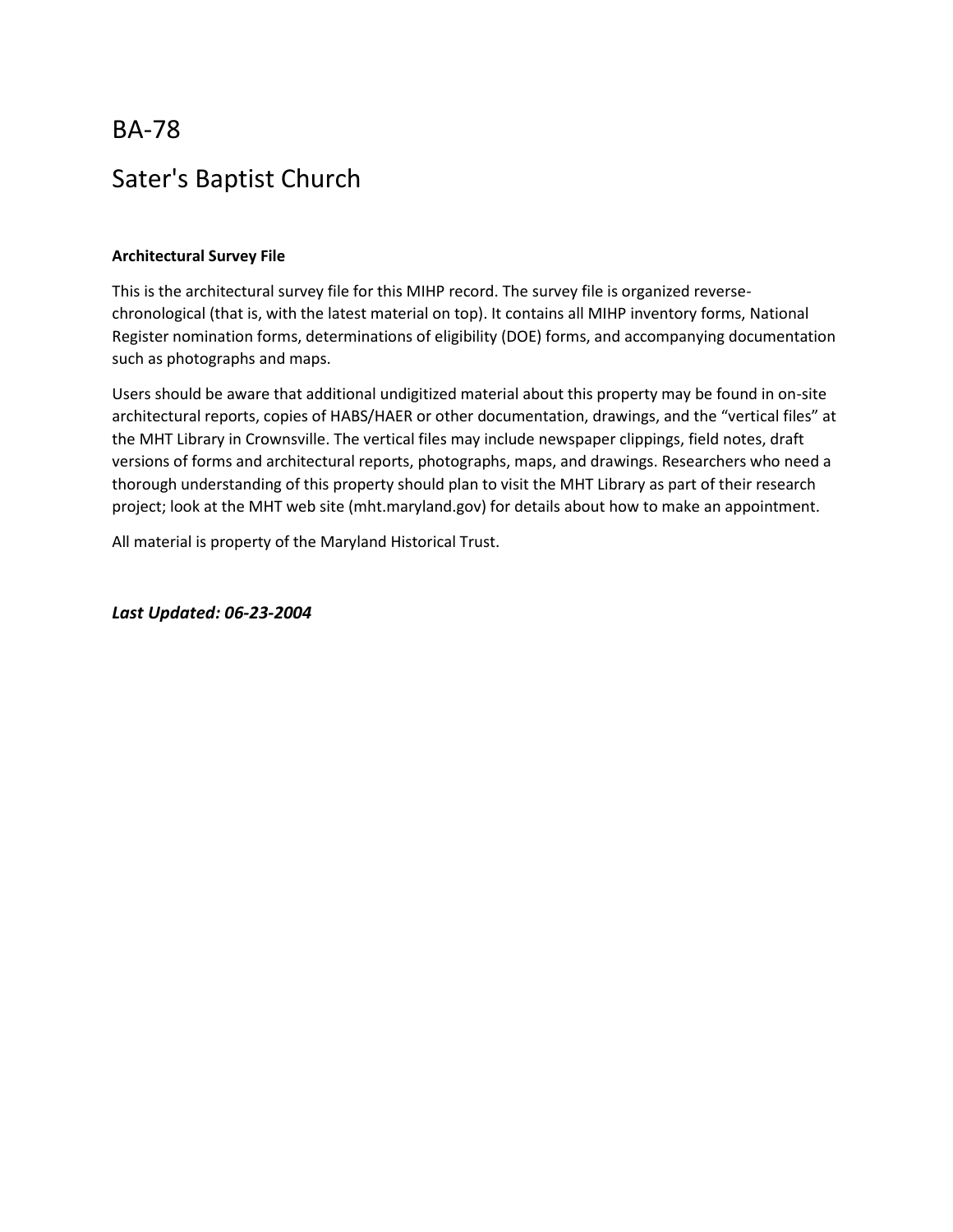$86 - 76$ BALTIMORE COUNTY LANDMARKS PRESERVATION COMMISSION MARYLAND HISTORICAL TRUST 0300784208

م کا انتخاب

Ï.

# INVENTORY FORM FOR STATE HISTORIC SITES SURVEY

ACHS=HOS

| <b>HISTORIC</b>                                | SATER'S BAPTIST CHURCH                                                                           |                                       |                                  | $BA-78$                               |
|------------------------------------------------|--------------------------------------------------------------------------------------------------|---------------------------------------|----------------------------------|---------------------------------------|
| <b>AND/OR COMMON</b>                           |                                                                                                  |                                       |                                  |                                       |
| <b>MLOCATION</b>                               |                                                                                                  |                                       | ELECTION DISTRICT 8              |                                       |
|                                                |                                                                                                  |                                       | COCKEYSVILLE QUADRANGLE          |                                       |
|                                                | STREET& NUMBER : Terminus of Sater's Lane                                                        |                                       | 3rd Councilmanic District        |                                       |
| CITY. TOWN                                     |                                                                                                  |                                       | CONGRESSIONAL DISTRICT           |                                       |
| Brooklandville                                 |                                                                                                  | $\underline{X}$ vicinity of           | 2nd Congressional District       |                                       |
| <b>STATE</b><br>Maryland                       |                                                                                                  |                                       | COUNTY                           |                                       |
|                                                |                                                                                                  |                                       | Baltimore County                 |                                       |
| <b>ENCLASSIFICATION</b>                        |                                                                                                  |                                       |                                  |                                       |
| <b>CATEGORY</b>                                | <b>OWNERSHIP</b>                                                                                 | <b>STATUS</b>                         |                                  | PRESENT USE                           |
| <b>DISTRICT</b>                                | $-$ PUBLIC                                                                                       | -OCCUPIED                             | <b>_AGRICULTURE</b>              | <b>__MUSEUM</b>                       |
| $\mathbf{X}$ building(s)                       | X_PRIVATE                                                                                        | <b>X</b> UNOCCUPIED                   | <b>COMMERCIAL</b>                | $R$ PARK                              |
| <b>__STRUCTURE</b>                             | $-$ BOTH                                                                                         | -WORK IN PROGRESS                     | <b>EDUCATIONAL</b>               | <b>_PRIVATE RES.DENCE</b>             |
| $\equiv$ SITE<br>$\_$ OBJECT $\bullet$         | <b>PUBLIC ACQUISITION</b><br><b>LIN PROCESS</b>                                                  | <b>ACCESSIBLE</b><br>-YES: RESTRICTED | <b>LENTERTAINMENT</b>            | <b>XRELIGIOUS</b>                     |
|                                                | <b>LBEING CONSIDERED</b>                                                                         | X YES UNRESTRICTED                    | GOVERNMENT<br>_INDUSTR.AL        | _SCIENTIFIC<br><b>__TRANSPORTT.CN</b> |
|                                                |                                                                                                  | $\overline{\phantom{0}}$ NO           | <b>MILITARY</b>                  | $-$ OTHER                             |
| <b>EFOWNER OF PROPERTY</b>                     |                                                                                                  |                                       |                                  | Trustees                              |
| <b>NAME</b><br>STREET & NUMBER                 | Trustees, Sater's Baptist Church                                                                 |                                       | Telephone #: 252-0409            |                                       |
|                                                | Sater's Lane and Falls Road                                                                      |                                       |                                  |                                       |
| CITY TOWN                                      |                                                                                                  |                                       |                                  | STATE, Z1p code                       |
| Lutherville                                    |                                                                                                  | <b>VICINITY OF</b>                    |                                  | Maryland 21093                        |
|                                                | <b>ELOCATION OF LEGAL DESCRIPTION</b>                                                            |                                       | Liber #:<br><b>JHL 51</b>        |                                       |
| <b>COURTHOUSE.</b>                             | REGISTRY OF DEEDS, ETC. COUNTY COURTS Building                                                   |                                       | 314<br>Folio #:                  |                                       |
| <b>STREET &amp; NUMBER</b>                     |                                                                                                  |                                       |                                  |                                       |
| CITY, TOWN                                     | 401 Bosley Avenue                                                                                |                                       | <b>STATE</b>                     |                                       |
|                                                | Towson                                                                                           |                                       |                                  | Maryland 21204                        |
|                                                |                                                                                                  |                                       |                                  |                                       |
| TITLE                                          | <b>EX REPRESENTATION IN EXISTING SURVEYS</b><br>MARYLAND HISTORIC SITES SURVEY: BALTIMORE COUNTY |                                       |                                  |                                       |
| DATE ONGOING SINCE 1964                        | SATER'S BAPTIST CHURCH EATEREd T/29/65                                                           |                                       | _FEDERAL X_STATE _COUNTY __LOCAL |                                       |
| <b>DEPOSITORY FOR</b><br><b>SURVEY RECORDS</b> | MARYLAND HISTORICAL TRUST<br>21 State Circle                                                     |                                       |                                  |                                       |
| <b>CITY, TOWN</b>                              | Annapolis                                                                                        |                                       | <b>STATE</b>                     |                                       |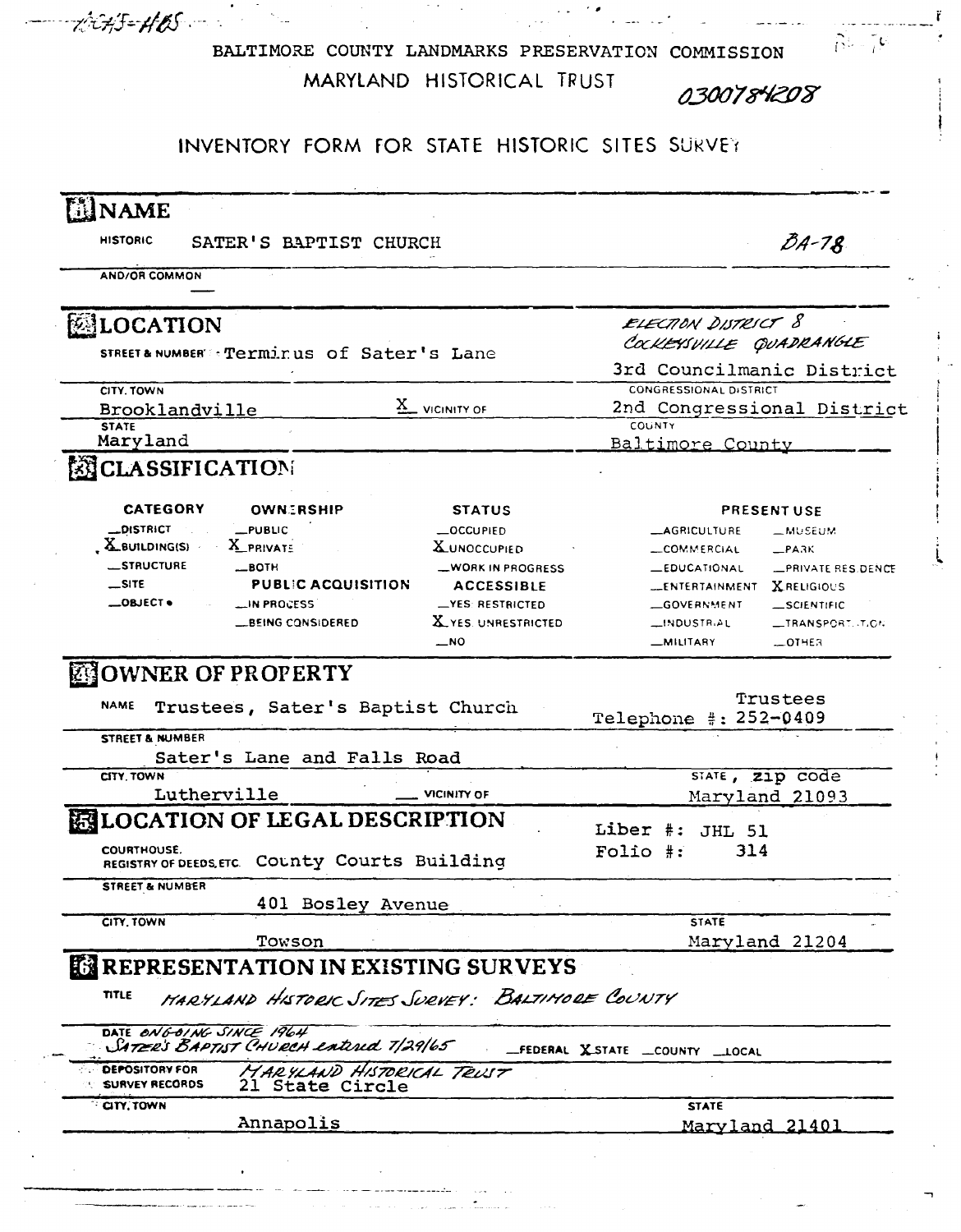# **EX DESCRIPTION**

| <b>X_UNALTERED</b><br><b>ZORIGIN.</b> SITE<br><b>DETERIORATED</b><br><b>EXCELLENT</b><br>$X$ GOOD<br><b>__RUINS</b><br><b>_ALTERED</b><br>$\rightarrow$ NOVED |              | <b>CONDITION</b>   | <b>CHECK ONE</b> | <b>CHECK ONE</b> |
|---------------------------------------------------------------------------------------------------------------------------------------------------------------|--------------|--------------------|------------------|------------------|
|                                                                                                                                                               | <b>_FAIR</b> | <b>__UNEXPOSED</b> |                  |                  |

DESCRIBE THE PRESENT ANO ORIGINAL (IF KNOWN) PHYSICAL APPEARANCE

Sater's Baptist Church is a very small brick chapel, yet it is the twice enlarged version of the first meeting house of 1742. The church is brick, three bays wide and two bays deep. The building has a gable roof with plain overhanging eaves. Entrance is in the gable end through a vestibule. The paneled double doors are topped by a transom with two wood panels. The vestibule is sheltered by a gable roof with projecting eaves. The two windows on either side of the vestibule are 6 on 6 doublehung sash types. All window lights are 12 by 20 inch panes.

The same kind of windows open along the two sides of the building. Square brick outside chimneys rise from ground level on each side of the church between the side windows. The old box cornice is covered by aluminum facia and soffits. Only the east side chimney rises to full height.

All windows are fitted with blinds and topped by wooden lintels. A small open belfry (added in 1865) rises from the roof ridge at the front  $\frac{1}{2}$   $\frac{1}{2}$   $\frac{1}{2}$   $\frac{1}{2}$   $\frac{1}{2}$   $\frac{1}{2}$   $\frac{1}{2}$   $\frac{1}{2}$   $\frac{1}{2}$   $\frac{1}{2}$   $\frac{1}{2}$   $\frac{1}{2}$   $\frac{1}{2}$   $\frac{1}{2}$   $\frac{1}{2}$   $\frac{1}{2}$   $\frac{1}{2}$   $\frac{1}{2}$   $\frac{1}{2}$   $\frac{1}{2}$   $\frac{1}{2}$   $\frac{1}{2}$ 

Present dimensions are:

41 feet 30 feet 15 feet high

4-1/2 inches long 4 inches wide

Plus

Vestibule, 8 feet, 2 inches long 13 feet, 8 inches wide (including water table)

--- \_\_ ,.! \_\_\_ \_

The brick is laid in common bond, and the two segments of the nave are easily distinguished by a line of vertical mortar. The section to the rear, the original building is 24 feet, 1 inch, while the early 19th Century extension is 17 feet, 3-1/2 inches. Modern repairs (since the 1952 photos) have provided the church with a concrete foundation 15 inches high and 9-1/2 inches wide, to support the early brickwork from without.

The church is located in a small cemetery, a partial clearing at the top of Chestnut Ridge. The church is the only structure within the fenced area. The frame educational building and the frame pastor's residence are at a slight distance to the east on Sater's lane.

-------------- - ·-·-- --· ·-. - ------------------

#### CONTINUE ON SEPARATE SHEET IF NECESSARY

 $84 - 78$ 

 $\mathbb{R}^2$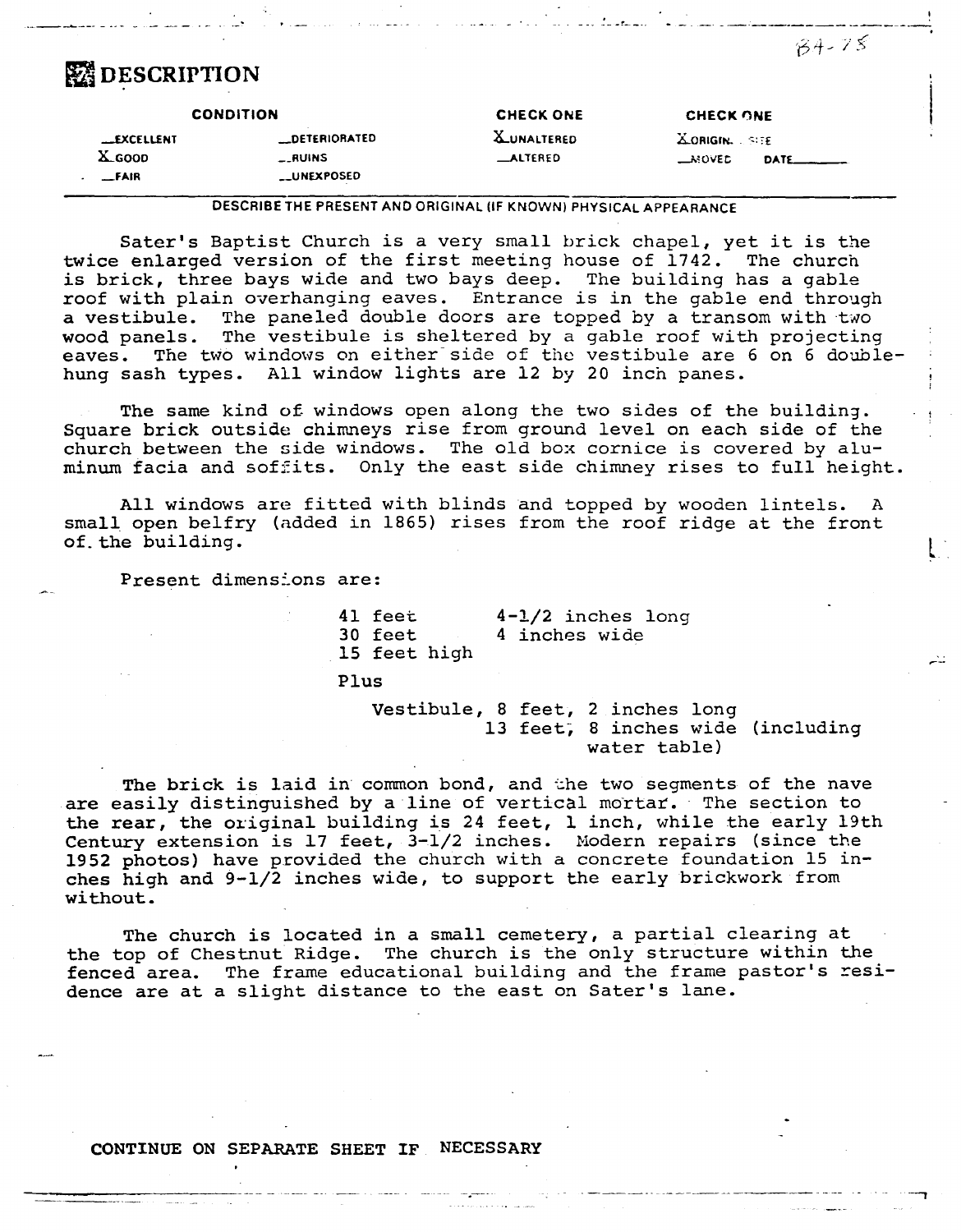# **ER SIGNIFICANCE**

| <b>ERIOD</b>                                                                                |                                                                                          | AREAS OF SIGNIFICANCE -- CHECK AND JUSTIFY BELOW                                                                                           |                                                                                               |                                                                                                   |
|---------------------------------------------------------------------------------------------|------------------------------------------------------------------------------------------|--------------------------------------------------------------------------------------------------------------------------------------------|-----------------------------------------------------------------------------------------------|---------------------------------------------------------------------------------------------------|
| <b>_PREHISTORI</b><br>$-1400.1499$                                                          | <b>ARCHEOLOGY-PREHISTORIC</b><br><b>LARCHEOLOGY-HISTORIC</b>                             | <b>LOMMUNITY PLANNING</b><br><b>LCONSERVATION</b>                                                                                          | <b>LLANDSCAPE ARCHITECTURE</b><br>$-$ LAW                                                     | <b>X</b> RELIGION<br><b>_SCIENCE</b>                                                              |
| $-1500-1595$<br>$-1600-1699$<br>X 1700-1799<br>$\underline{\text{X}}$ 1800-1899<br>$-1900-$ | <b>LAGRICULTURE</b><br><b>XARCHITECTURE</b><br>ART<br>_COMMERCE<br><b>COMMUNICATIONS</b> | <b>__ECONOMICS</b><br><b>LEDUCATION</b><br><b>LENGINEERING</b><br><b>LEXPLORATION/SETTLEMENT</b><br><b>__INDUSTRY</b><br><b>LINVENTION</b> | <b>LUTERATURE</b><br>-MILITARY<br><b>_MUSIC</b><br><b>_PHILOSOPHY</b><br>-POLITICS/GOVERNMENT | _SCULPTURE<br><b>_SOCIAL/HUMANITARIAN</b><br>$I$ HEATER<br>-TRANSPORTATION<br>$-$ OTHER (SPECIFY) |

| SPECIFIC DATES 1742 |  | <b>BUILDER/ARCHITECT</b> | Unknown |  |
|---------------------|--|--------------------------|---------|--|
|                     |  |                          |         |  |

#### **STATEMENT OF SIGNIFICANCE**

Sater's Baptist Church is regarded as the Mother Church by Maryland Baptists and part of the present structure dates from 1742. The land here was surveyed in 1718 for Henry Sater and consisted of 350 acres called Sater's Addition, some of which overlapped the next tract to the south, "Brooklandwood."

Henry Sater (also spelled Sater, Souter, Saytor, or Satyr) was born in the Western shires of England in 1690 and immigrated first to Virginia and by 1709 reached Maryland. He acquired land on Jones Falls at "White Hall,<sup>n</sup> the present vicinity of Clipper Mill, and became a planter. He moved north to the Brooklandville area in or after 1718. (1) However, ater arrived too late to be the person for whom Sater's Ridge was named.

He opened his dwelling house to itinerant Baptist preachers, including George Eglesfield, Paul Palmer, and Henry Loveall. In 1742, a permanent congregation was formed and on November 16 of that year, Sater deeded one acre of "Sater's Addition" to Henry Loveall as pastor and to Thomas West, William Towson, and William Brown as deacons and elders and "to the Church Congregation or People of God, commonly called General Baptists ... to the end of the world and end of land situated and lying in or on his dwelling plantation, otherwise called Sator's Addition." (2)

The trustees were to build a meeting house and provide a "burying place all other conveniences for the Church." This was the first Baptist Church established in Maryland and the structure was at one time regarded as the third oldest Baptist Church in the United States; after the two older churches were destroyed, Sater's became America's oldest Baptist place of worship. (3)

Before the meeting house was constructed, the congregation met in Sater's barn, which stood until the Spring of 1894.

At the time of founding Sater's Church, Baptists were still regarded as Dissenters from the established Church of England, and they, along with other non-establishment groups such as Catholics and Quakers were taxed to support the dominant church. Isaac Walker Maclay suggests (1897) that the ater's congregation hesitated to install a church bell because of their unfavored position.

### CONTINUE ON SEPARATE SHEET IF NECESSARY

84-78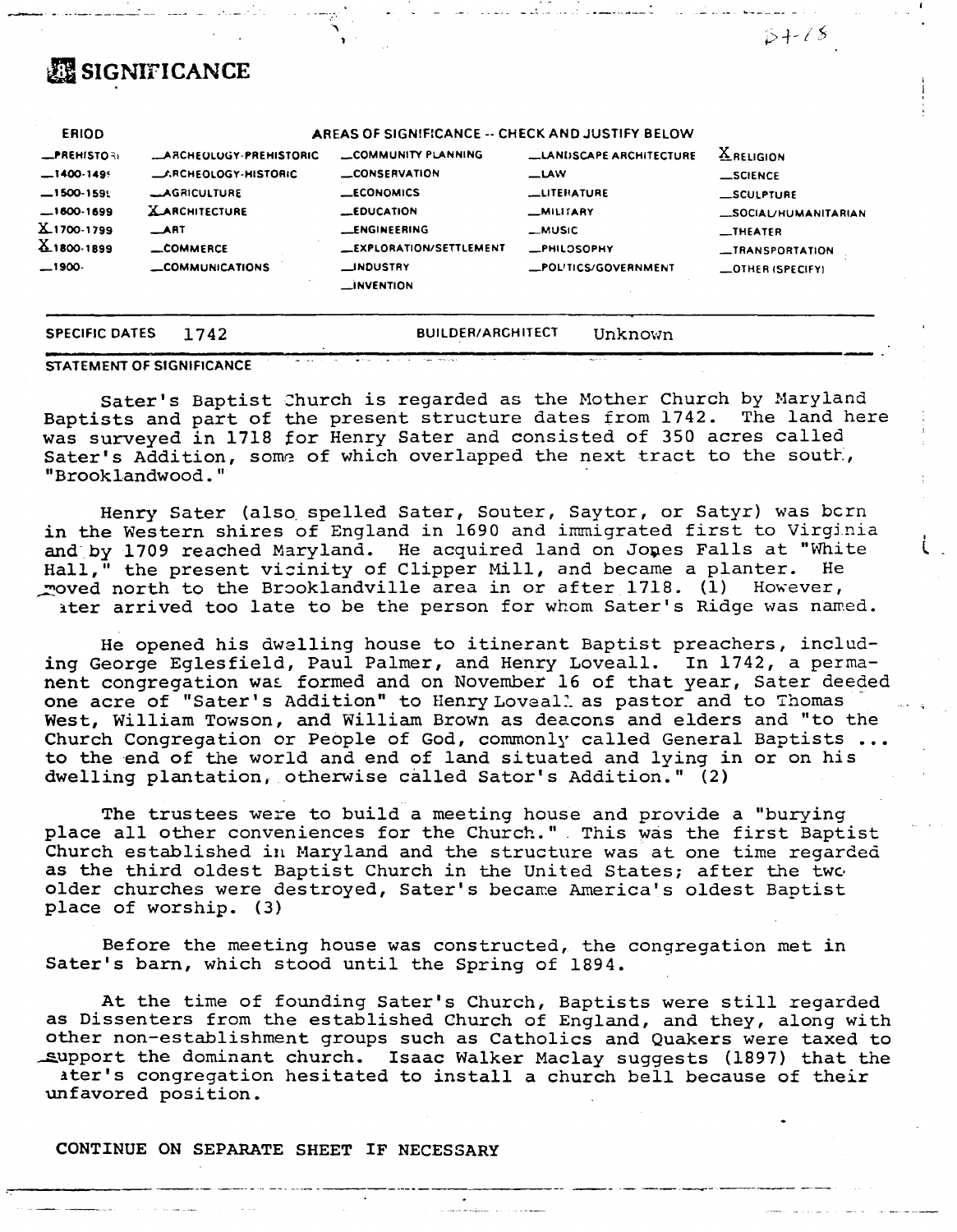The original church was 24 feet long by 10 feet wide and the old portion was supposedly built of English brick imported by Henry Sater; there vas no westibule, no belfry, and windows were of very small panes of glass, later eplac.: The meeting house was first used on March 15, 1746. Early in the 19th Compary, the church was extended by 17 feet to a length of 41 feet. Beginnir<sup>-</sup> in 1796, June meetings were regularly held and called the "cherry meetil  $\cdot$  because the cherry trees on the grounds were then bearing.

After the death of the Rev. George Grice in 1826, the congregation almost became extinct. Sater's was granted a corporate charter by the Maryland General Assembly in 1842 and about that time, the Rev. Sater Thomas Walker, grandson of Henry Sater, was pastor. The Rev. Joseph Mettam of Pikesville also preached here on occasions. The structure had become ruinous by 1864, when the Rev. J. L. Lodge was appointed by the Executive Board of Maryland Baptists. The next vear, when Sater's joined the State Convention, the old board transferred title to the new board, and extensive alterations were made - a cupola was added, a vestibule tacked on, new seats installed, and a platform was put in to replace "the old wine glass pulpit and octagonal sounding board suspended from the ceiling over the preacher's head." (4)

Some of the earliest families of the area, including the Towsons, Riders, and Cockeys, belonged to the congregation. In the great days, there had been 180 members and 50 members at the low point as recorded in 1897 by Isaac Walker Maclay. The building was again described as needing repairs when the Rev. James R. Rowles and Mr. and Mrs. James E. Wadsworth, and Mrs. Susan Skipper were interviewed in 1952. At that time, there were 80 members, but only 31 of them active. Some few years before, an airplane had buzzed the ridge during Sunday service and jarred a roof beam loose; the beam fell on a crossbeam rather than plummeting into the congregation, but the event brought the need for restoration into focus. (5) After the 1952 fund drive, the bricks were repainted, foundations strengthened, and wainscoating and window sills repaired.

Present pastor is the Rev. Rodney Hemphill.

Notes:

- (1) Isaac Walker Maclay, Henry Sater, typescript, 1897, Maryland Historical Society Library, pp. 6-12.
- (2) B.C. Deeds, TCB Ho. C, f. 238 (Hall of Records).
- (3) Baltimore County Directory (Baltimore, 1959), p. 119.
- (4) Maclay, Henry Sater, pp. 32-33.
- (5) Robert G. Breen, "Old Church on. Chestnut Ridge is Binding Tie," Sun, July 18, 1952.